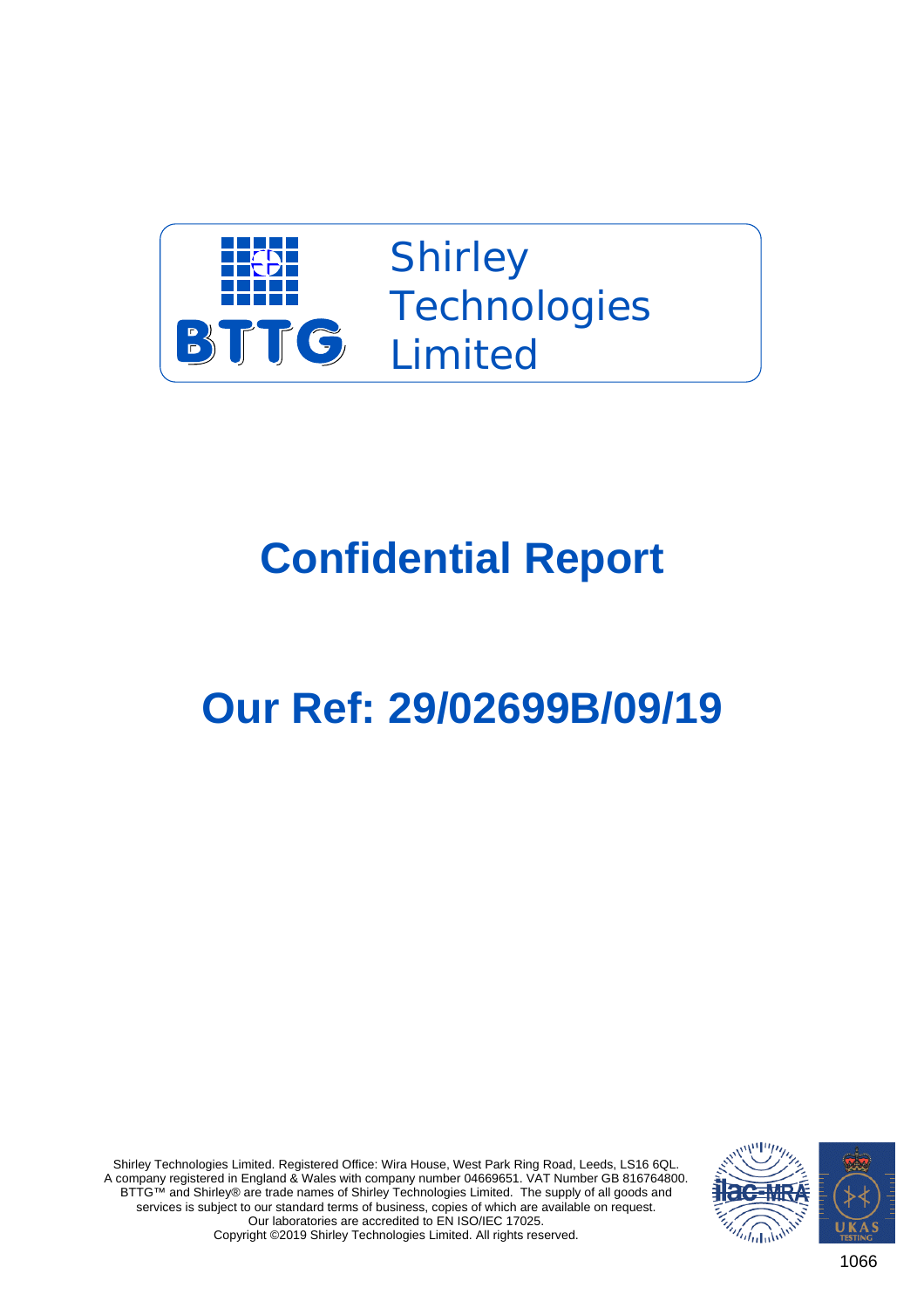

**Shirley Technologies** Limited

Shirley Technologies Limited Wira House West Park Ring Road Leeds, LS16 6QL United Kingdom

Tel: +44 (0)113 259 1999

Web: http://www.shirleytech.com Email: info@shirleytech.co.uk

20 September 2019 **Page 1 of 2** Our Ref: 29/02699B/09/19 Your Ref: Client: Kvadrat AS Address: Lundbergsvej 10 8400 Ebeltoft Denmark Job Title: Abrasion Resistance on One Sample Client's Order Ref: Fig. 2.1 Date of Receipt: 4 September 2019 Description of Sample(s): One part width sample of woven upholstery fabric, stated by the Client to be 100% Trevira CS and referenced by the Client:- **Field 2 782** Work Requested: BS EN ISO 12947 – Martindale abrasion resistance Note: this report relates only to the sample/s submitted and as described in this report.